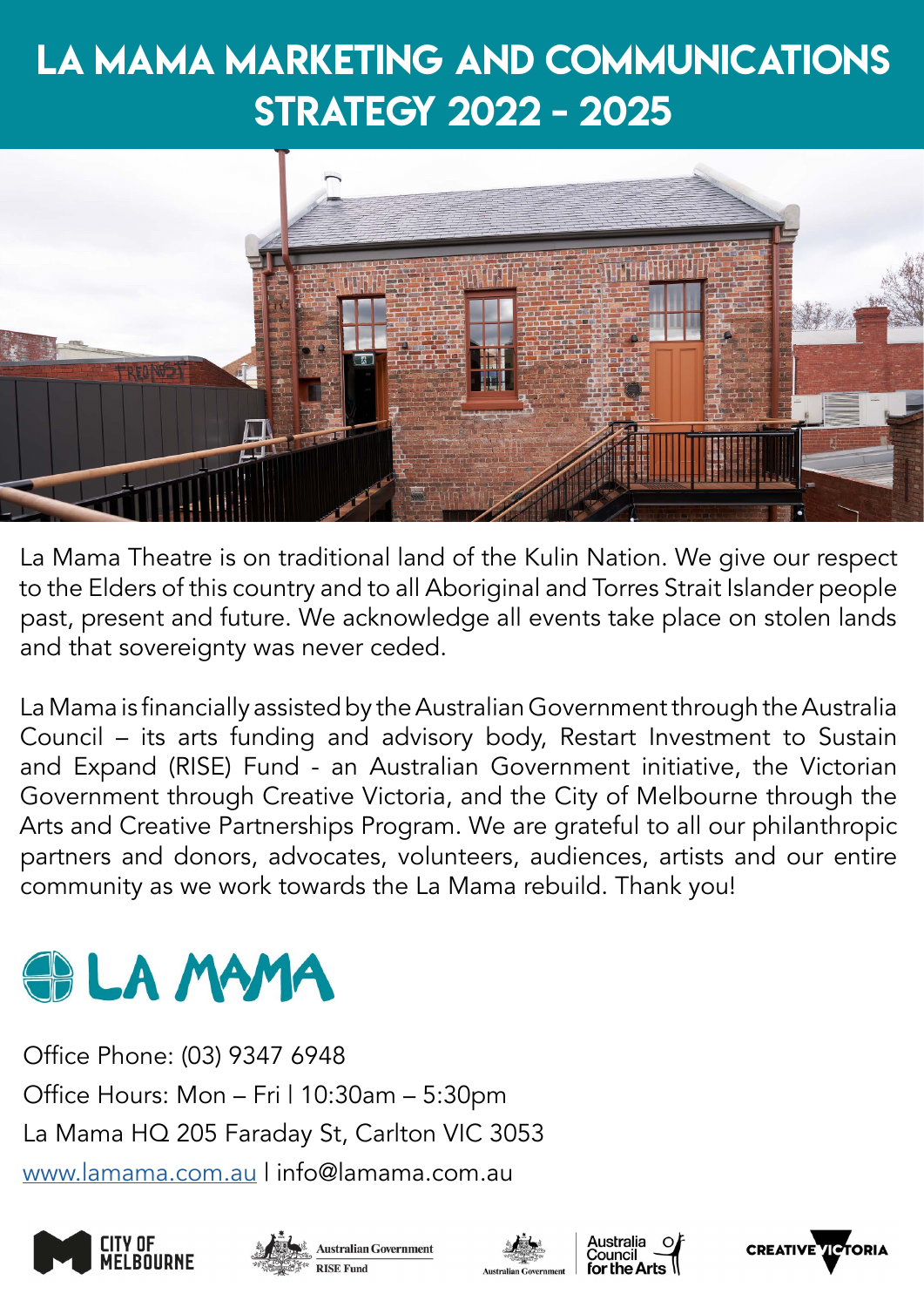'Our Mission is to discover, uncover, and provide a platform for new voices and ideas through theatre and art.

Our Fundamental Purpose is to provide independent artists from across Australia with opportunities to develop, practice and present work.' - La Mama's Strategic Plan 2022 – 2025

#### Marketing and Communications Mission:

We are the link between Art and Audience. We facilitate this encounter by producing and curating rich content about La Mama's productions that's readily accessible within the digital realm.

La Mama's marketing/communications mission is to promote and celebrate our artists and their art, whilst giving audiences bold, accessible and diverse content to engage with online, in turn motivating them to enjoy meaningful experiences and a sense of connectedness by attending a La Mama event.

#### Marketing and Communications Vision:

La Mama is the home of new Australian\* theatre. La Mama's marketing/ communication vision has three core priorities:

- AUDIENCE: connect and engage through quality multimedia content showcasing independent live performance.
- ART: celebrate the bold and diverse work made by independent artists presented by La Mama.
- ARTISTS: highlight the practices and processes of La Mama artists through our digital marketing and communications.

La Mama's content is artist-focused, digitally-led, and reinforced by a consistent and robust La Mama brand strategy.

\*By Australian we mean work made in Australia by anyone (regardless of VISA status or nationality) about anything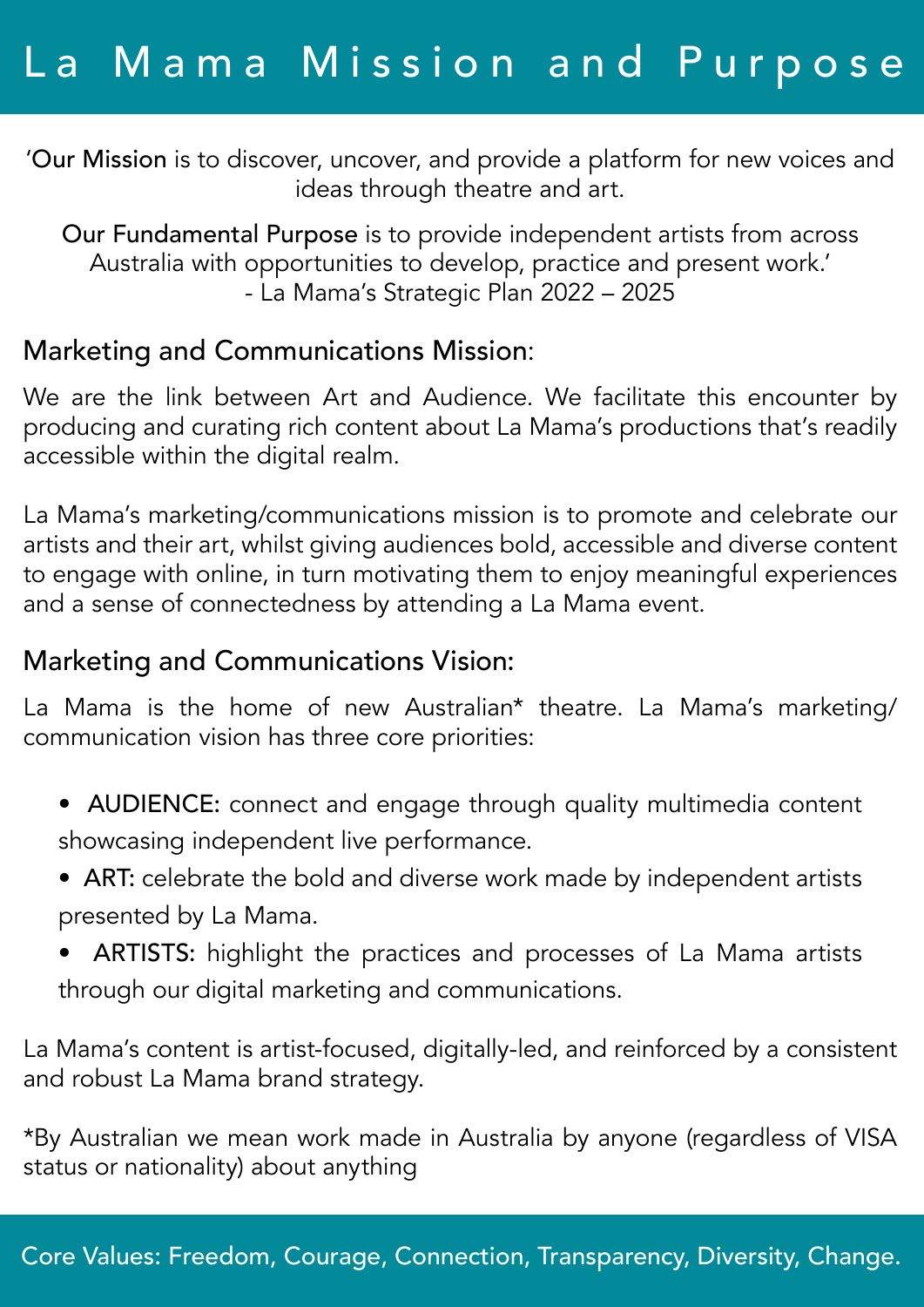### MARKETING AND COMMUNICATION 2022 – 2025: **INTRODUCTION**

We will innovate our digital communications channels to empower independent voices to dive deeper into the themes and ideas that La Mama presents on our stages by creating a multimedia content hub that highlights La Mama productions, the artists behind the work and La Mama as a relevant and thriving independent theatre institution. This will also create alternative ways for audiences to engage with La Mama. La Mama is a loved brand with a supportive and generous community and as such draws respect and positive engagement.

To summarise our marketing and communication story – in terms of avenues to eventual ticket sales – our website is the fundamental destination and the traffic is driven by organic search, Facebook and Instagram. Google search plays an important role, together with the listings on What's On Melbourne. Audience attendance at La Mama is mainly driven by word of mouth, whilst traditional print media is losing impact and relevance due to dwindling readership.

## 2022 – 2025 Objectives/goals:

Our objectives and goals are created to align with our strategies and actions and bring this document together with clarity. We will continue to grow local and national awareness of La Mama productions and brand. Whilst increasing and maintain audience engagement with all La Mama communications and productions, through curated, high-quality content and targeted communications that are accessible and representative of La Mama's community of diverse voices. We will optimise resources to achieve greater reach and impact.

• Awareness: Ensure theatre artists and theatre-goers in Victoria and Australia are aware of La Mama and La Mama's vital activities in the sector.

• Access: *La Mama is for everyone*. Live streaming, digital content platforms and facilities put in place to promote theatre for educational/ regional audiences, disabled audiences, sole caregivers and audiences with other access requirements.

• Diversity: Reach and engage new and diverse audiences from all sectors of society. Make sure all people feel welcome and feel represented at La Mama's premises.

• Reach: Utilise digital marketing assets/technologies and content to increase audience attraction and retention.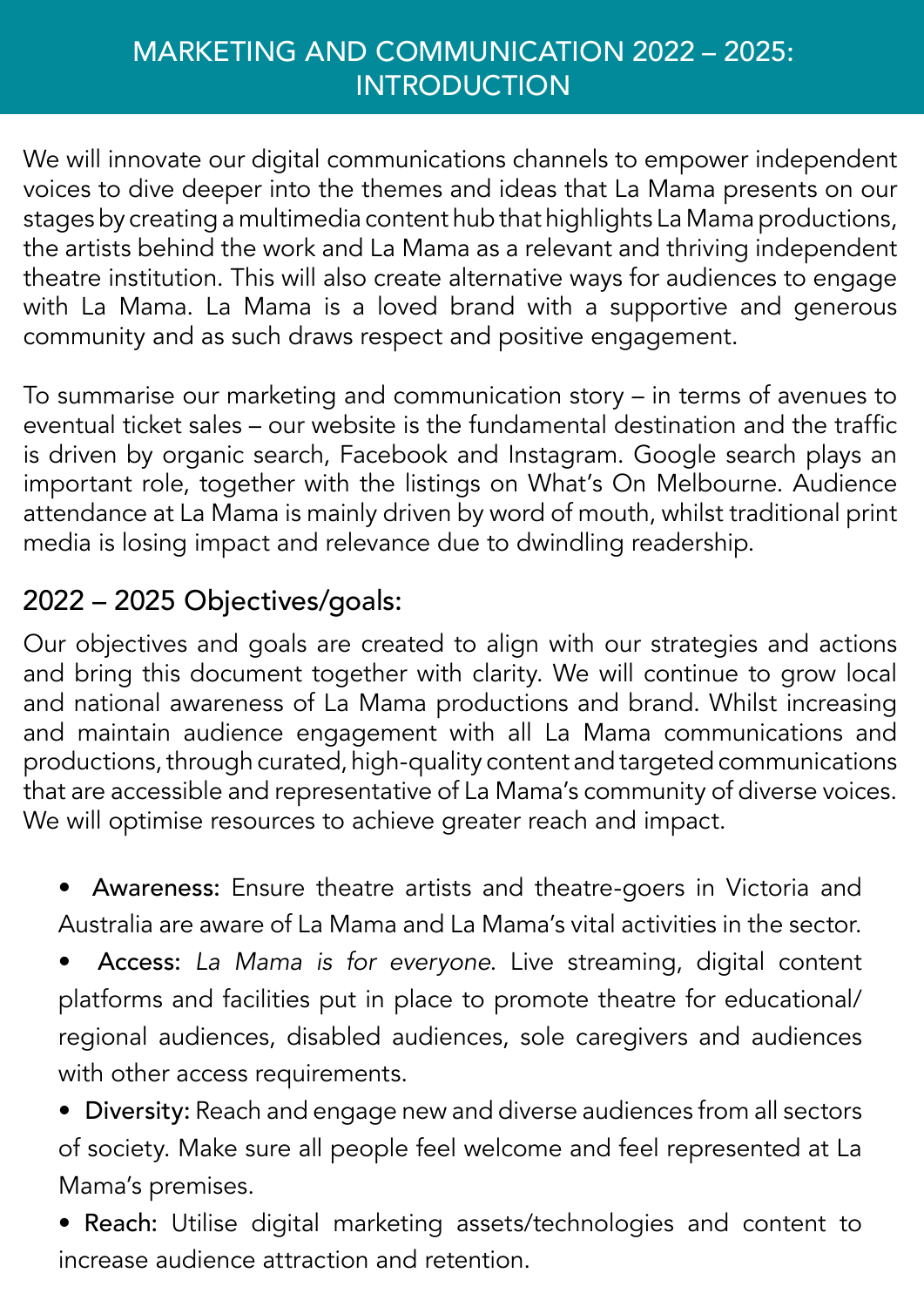Strategies:

This marketing strategy focuses on digital communication and engagement where we take the publishing power into our own hands and empower artists working with La Mama to do the same. We will create a hub space on our website to share video, audio and written content created internally and by artists working at La Mama.

• Awareness strategy: Dedicated annual marketing and communications campaign to promote the La Mama brand and strategically chosen productions that align with La Mama's core values.

• Access strategy: Focus on capturing La Mama productions and La Mamica events on video for live streaming and the production of other content pieces. Highlighting AUSLAN interpreted shows and ALT text for low vision descriptions for all content where possible. Include image descriptions on all social media posts. Keep up to date with new access technologies in digital marketing.

• Diversity strategy: Through La Mama's commitment to varied and diverse programming, focus on e-comms, social media messaging and content that celebrates our diverse artists, audiences and community.

Reach strategy: Innovative and creative approach to marketing/ communications/content creation that attracts new and retains existing audiences.

#### Actions:

The actions align with our values, mission, vision, objectives and strategies to guide us with practical steps to achieve our goals. This list of actions is not exhaustive but provides us with the stepping stones and clarity over roles and responsibilities.

#### • Awareness strategy action:

- Seasonal/quarterly video trailers to promote what's On Stage at La Mama. Video content for all shows that is captured at photoshoots by Online and Content producers.

Dedicated social media advertising spend for seasonal trailers managed by the Social Media Coordinator

Precinct collaboration – Carlton as a destination for food, entertainment and culture. Build on existing partnerships and start to measure success through visits via giveaways to reach new audiences in the precinct. Managed by the Marketing and Communications Coordinator.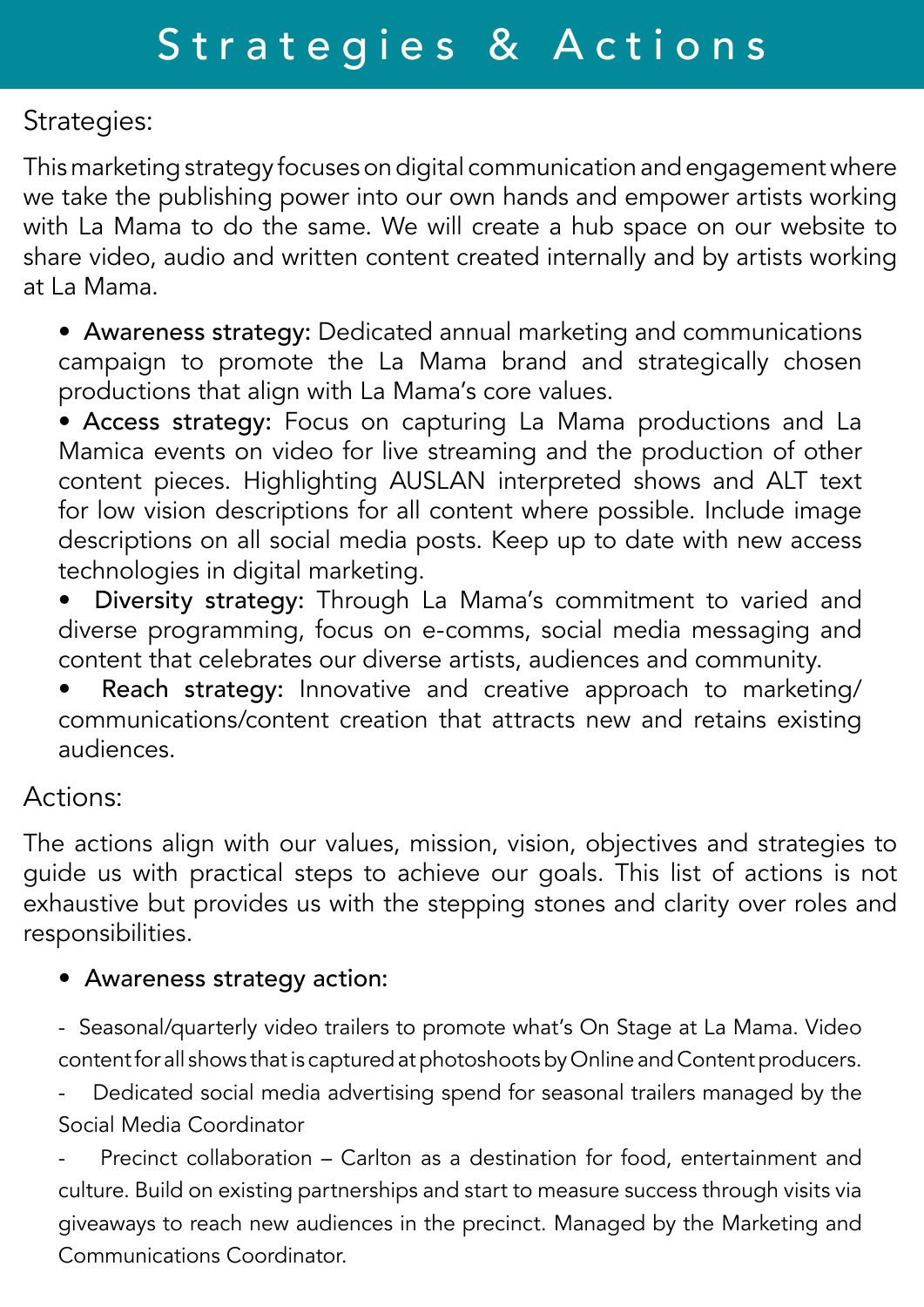Radio sponsorship/partnership with radio stations that are popular within our target audience e.g. RRR, Joy FM, Radio National. Managed by the Marketing and Communications Coordinator.

- Annual La Mama artist engagement campaign - e.g. 'How do you get a show on at La Mama' video/podcast interview, Explorations call-out video, Script appraisal call-out campaign etc. Managed in consultation with the Co-CEO's, Artistic Director and Creative Producer and implemented by the Content Producer.

La Mama awareness branded content - four pieces of content each year that exclusively highlights La Mama (the company). Managed in consultation with the Co-CEO's, Artistic Director and Creative Producer and implemented by the Content Producer.

- Industry connections - build on growing database of peers and industry experts we've worked with. Managed by the Marketing and Communications Coordinator with input from whole marketing team and leadership at La Mama.

Transition to four seasonal media releases per year, in line with current trends. Managed by the Marketing and Communications Coordinator

Listings on What's On Melb and Arts Hub managed by Social Media Coordinator

#### • Accessibility/Inclusion strategy action:

- Mainstage shows are filmed and streamed in by our Online Producer.
- La Mamica's filmed and live streamed by our Online Producer.
- Training in accessibility for communications team and all La Mama staff. Managed by Outreach and Engagement Producer
- Investment in Way finder video and Virtual tours of all La Mama spaces by Online and Content Producers.

- Artist resources page built into website with marketing pack/logos/ mockups to download. Web page to have three headings: Marketing and Communications, Social Media, Content Creation. Created by La Mama's marketing team

• Ensuring La Mama marketing material and artist information is accessible and available in a variety of formats and through a variety of channels to suit different needs. Managed by Marketing team in consultation with Outreach and Engagement Producer.

• Ensuring website meets accessibility guidelines, is screen reader friendly and print material is in appropriate formats. Managed by marketing team with support from Online Producer in consultation with Outreach and Engagement Producer.

• Ensuring accessible performance and other relevant information is easily locatable on our website and targeted communications reach relevant communities e.g. Listings on Choose Art. Managed by the marketing team.